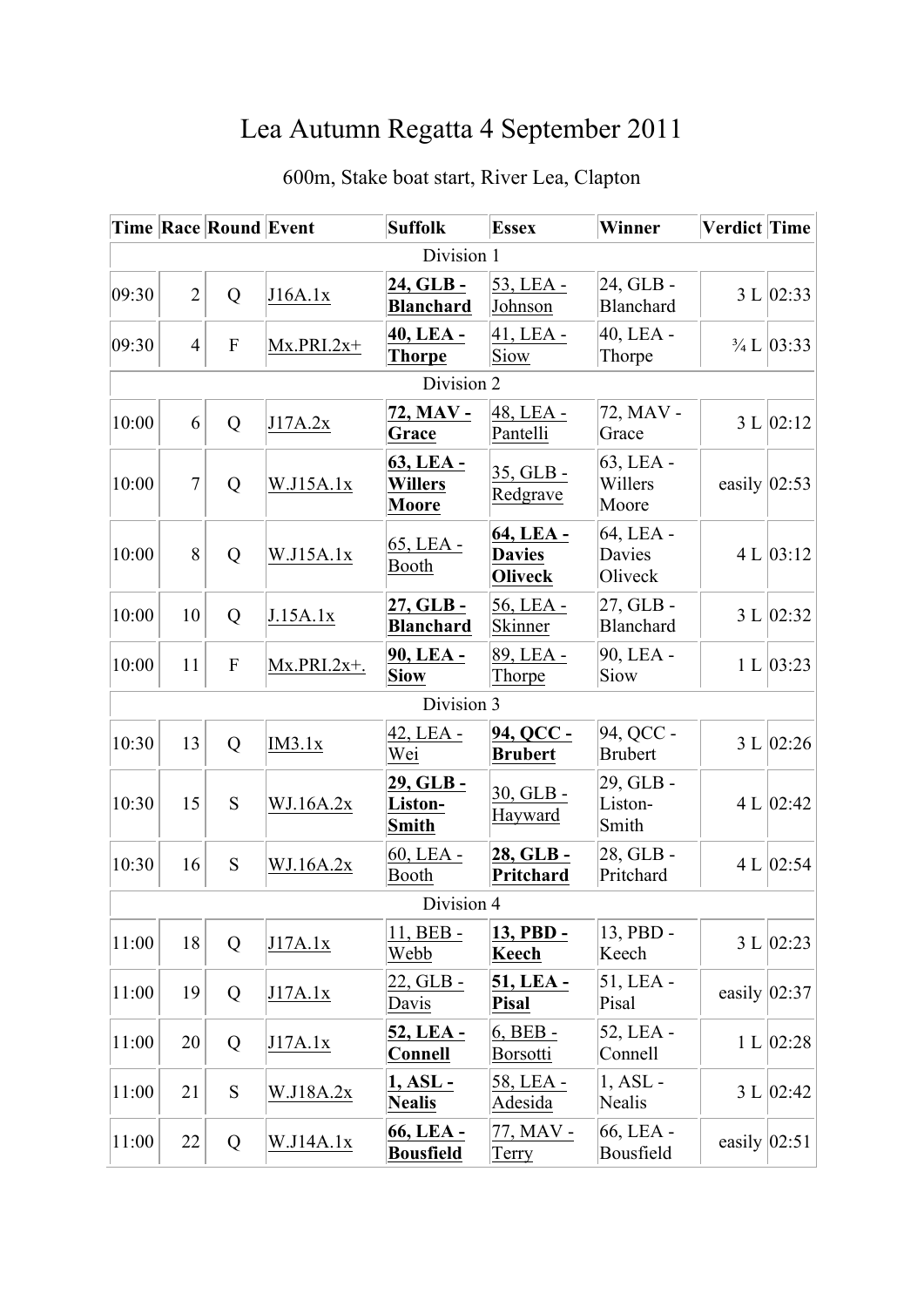|            |    |                           |             | Division 5                                  |                               |                               |                  |                                            |  |
|------------|----|---------------------------|-------------|---------------------------------------------|-------------------------------|-------------------------------|------------------|--------------------------------------------|--|
| 11:30      |    | Q                         | J16A.1x     | 23, GLB-<br><b>Davis</b>                    | 25, GLB -<br>Cook             | $23, GLB$ -<br>Davis          | easily $ 02:47$  |                                            |  |
| 11:30      | 24 | S                         | IM3.1x      | 80, EMM -<br>Kenyon                         | 12, STN -<br>Tollett          | 80, EMM -<br>Kenyon           |                  | 4 L $ 02:29$                               |  |
| 11:30      | 25 | Q                         | W.J16A.1x   | 3, ASL -<br><b>Nealis</b>                   | 33, GLB -<br>Aston            | $3, ASL -$<br>Nealis          | nro              |                                            |  |
| 11:30      | 26 | Q                         | W.J16A.1x   | 32, GLB -<br>Dwyer                          | 61, LEA -<br>Coido            | $61$ , LEA -<br>Coido         |                  | 4 L   02:55                                |  |
| 11:30      | 27 | S                         | W.J15A.1x   | 63, LEA -<br><b>Willers</b><br><b>Moore</b> | 36, GLB -<br>Hayward          | 63, LEA -<br>Willers<br>Moore | easily $ 02:54$  |                                            |  |
| 11:30      | 28 | S                         | W.J15A.1x   | 64, LEA -<br>Davies<br>Oliveck              | 76, MAV -<br><b>McConchie</b> | 76, MAV -<br>McConchie        |                  | $\text{nro}$ 03:08                         |  |
| Division 6 |    |                           |             |                                             |                               |                               |                  |                                            |  |
| 12:00      | 30 | S                         | IM3.1x      | 94, QCC -<br><b>Brubert</b>                 | 81, EMM -<br>Guttenplan       | 81, EMM -<br>Guttenplan       |                  | $\frac{3}{4}$ L $\left 02:28\right\rangle$ |  |
| 12:00      | 31 | S                         | W.IM3.1x    | 46, LEA -<br>Linyard-<br>Tough              | 47, LEA -<br><b>Mulligan</b>  | 47, LEA -<br>Mulligan         |                  | $1\frac{1}{2}$ L $ 02:46$                  |  |
| 12:00      | 32 | S                         | J16A.1x     | 23, GLB -<br>Davis                          | 54, LEA -<br>Cirenza          | 54, LEA -<br>Cirenza          | easily $ 02:28$  |                                            |  |
| 12:00      | 33 | S                         | J16A.1x     | 24, GLB -<br><b>Blanchard</b>               | 73, MAV -<br><b>Collins</b>   | 73, MAV -<br>Collins          | 3L               |                                            |  |
| 12:00      | 34 | S                         | W.J18A.1x   | 2, ASL -<br>Bertasi                         | 59, LEA -<br><b>Ruffell</b>   | 59, LEA -<br><b>Ruffell</b>   | canvas $ 02:44$  |                                            |  |
|            |    |                           |             | Division 7                                  |                               |                               |                  |                                            |  |
| 14:00      | 36 | ${\bf F}$                 | $Mx.IM3.8+$ | 83, LEA                                     | 16, BRX -<br><b>Jenkins</b>   | 16, BRX -<br>Jenkins          | 1 <sub>L</sub>   |                                            |  |
| 14:00      | 37 | ${\bf S}$                 | J17A.1x     | 13, PBD -<br>Keech                          | 50, LEA -<br>Wratten          | 13, PBD -<br>Keech            |                  | 3 L   02:24                                |  |
| 14:00      | 38 | S                         | J17A.1x     | 51, LEA -<br>Pisal                          | 52, LEA -<br><b>Connell</b>   | 52, LEA -<br>Connell          |                  | 1 L   02:24                                |  |
| 14:00      | 39 | S                         | W.J14A.1x   | 38, GLB -<br>Regrave                        | 66, LEA -<br><b>Bousfield</b> | 66, LEA -<br>Bousfield        | easily $ 02:53 $ |                                            |  |
| 14:00      | 40 | ${\bf S}$                 | W.J14A.1x   | 37, GLB -<br>Hopkins                        | 67, LEA -<br>Young            | 67, LEA -<br>Young            | nro              |                                            |  |
| 14:00      | 41 | ${\bf F}$                 | WJ.16A.2x   | 29, GLB -<br>Liston-<br>Smith               | 28, GLB -<br><b>Pritchard</b> | 28, GLB -<br>Pritchard        |                  | 2 L   02:32                                |  |
| 14:00      | 46 | $\boldsymbol{\mathrm{F}}$ | W.J18A.2x   | 1, ASL -<br><b>Nealis</b>                   | 74, MAV -<br>Fish             | $1, ASL -$<br>Nealis          |                  | $\frac{1}{4}$ L $\left 02:34\right\rangle$ |  |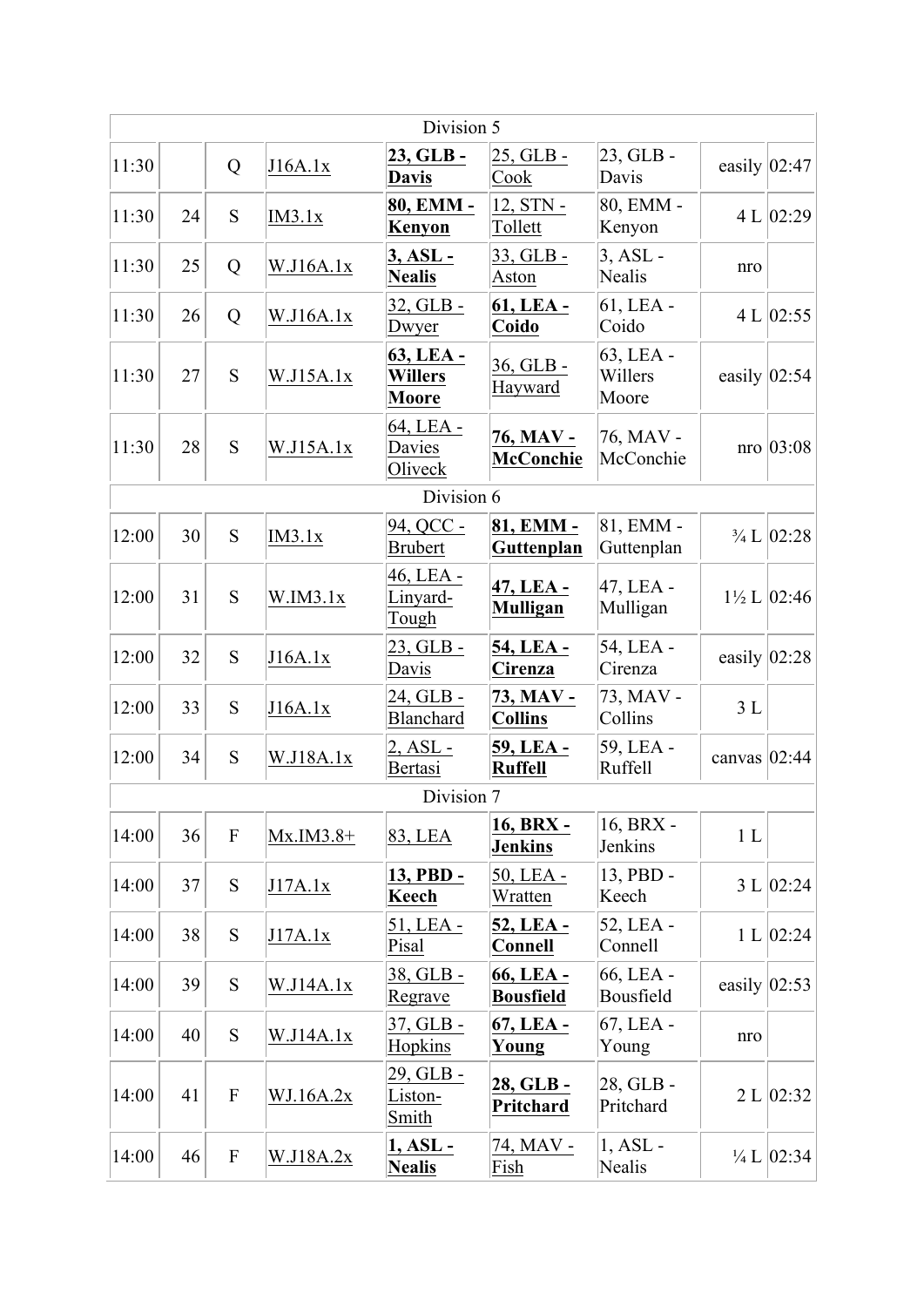|       |    |                           |               | Division 8                       |                                      |                                |                  |                                            |
|-------|----|---------------------------|---------------|----------------------------------|--------------------------------------|--------------------------------|------------------|--------------------------------------------|
| 14:30 | 43 | $\overline{F}$            | IM3.1x        | 80, EMM -<br>Kenyon              | 81, EMM -<br>Guttenplan              | 80, EMM -<br>Kenyon            |                  | 4 L   02:17                                |
| 14:30 | 44 | $\boldsymbol{\mathrm{F}}$ | W.IM3.1x      | 20, BRX -<br>Seabrook            | 47, LEA -<br><b>Mulligan</b>         | 47, LEA -<br>Mulligan          |                  | easily $ 02:38 $                           |
| 14:30 | 45 | S                         | J17A.2x       | 49, LEA -<br>Cirenza             | 71, MAV -<br>Harris                  | 71, MAV -<br>Harris            |                  | $\frac{1}{2}$ L $ 02:09 $                  |
| 14:30 | 47 | $\overline{F}$            | W.J15A.2x     | 75, MAV -<br>McConchie           | 62, LEA -<br><b>Willers</b><br>Moore | 62, LEA -<br>Willers<br>Moore  |                  | 4 L $ 02:27 $                              |
| 14:30 | 48 | S                         | J.15A.1x      | 55, LEA -<br><b>McAteer</b>      | 26, GLB -<br>Martinez                | 55, LEA -<br>McAteer           |                  | $\frac{3}{4}$ L $\left 02:30\right\rangle$ |
| 14:30 | 49 | S                         | J.15A.1x      | 27, GLB-<br><b>Blanchard</b>     | 57, LEA -<br>Oades                   | 27, GLB-<br><b>Blanchard</b>   |                  | easily $ 02:27 $                           |
|       |    |                           |               | Division 9                       |                                      |                                |                  |                                            |
| 15:00 | 14 | $\boldsymbol{\mathrm{F}}$ | Mx.MasE/F.2x  | 68, LEA -<br>Hare                | $4, BEB -$<br>Jones                  | 68, LEA -<br>Hare              |                  | 4 L $ 02:44$                               |
| 15:00 | 51 | $\boldsymbol{\mathrm{F}}$ | W.IM2.1x      | 17, BRX -<br><b>McKellar</b>     | $9, BEB -$<br>Hayes                  | 17, BRX -<br>McKellar          |                  | 2 L   02:37                                |
| 15:00 | 52 | S                         | J17A.2x       | 72, MAV -<br>Grace               | 10, BEB-<br>Webb                     | 10, BEB -<br>Webb              |                  | 4 L   02:08                                |
| 15:00 | 53 | $\boldsymbol{\mathrm{F}}$ | W.J15A.1x     | $63$ , LEA -<br>Willers<br>Moore | 76, MAV -<br>McConchie               | 76, MAV -<br>McConchie         |                  | 1 L   02:43                                |
| 15:00 | 54 | $\boldsymbol{\mathrm{F}}$ | Mx.PRI.4+     | 92, LEA -<br>Siow <sub>C</sub>   | 93, LEA -<br><b>Ronan B</b>          | 93, LEA -<br>Ronan B           |                  | 3 L   02:55                                |
|       |    |                           |               | Division 10                      |                                      |                                |                  |                                            |
| 15:30 | 56 | F                         | W.IM3.4x-     | <b>18, BRX -</b><br>Lacy         | 79, LEA                              | 18, BRX -<br>Lacy              | $1\frac{1}{2}$ L |                                            |
| 15:30 | 57 | $\boldsymbol{\mathrm{F}}$ | J17A.1x       | 13, PBD -<br>Keech               | 52, LEA -<br>Connell                 | 13, PBD -<br>Keech             | $1\frac{1}{2}$ L |                                            |
| 15:30 | 58 | ${\bf S}$                 | W.J16A.1x     | 3, ASL -<br><b>Nealis</b>        | 34, GLB -<br>Clark-<br>McGhee        | $3, ASL -$<br>Nealis           | $\frac{1}{2}L$   |                                            |
| 15:30 | 59 | S                         | W.J16A.1x     | 31, GLB -<br>Pritchard           | $61, LEA$ -<br>Coido                 | $31, GLB -$<br>Pritchard       | 3L               |                                            |
| 15:30 | 60 | $\boldsymbol{\mathrm{F}}$ | W.J14A.1x     | 66, LEA -<br><b>Bousfield</b>    | 67, LEA -<br>Young                   | 66, LEA -<br>Bousfield         | easily           |                                            |
| 15:30 | 61 | $\boldsymbol{F}$          | $Mx.PRI.4+$ . | 91, LEA -<br>Thorpe A            | 85, LEA -<br>Siow C                  | 85, LEA -<br>Siow <sub>C</sub> |                  | easily $ 02:48 $                           |
|       |    |                           |               | Division 11                      |                                      |                                |                  |                                            |
| 16:00 | 63 | $\boldsymbol{\mathrm{F}}$ | INV $8+$      | <b>88, LEA</b>                   | 87, BRX                              | 88, LEA                        |                  | 2 L   01:57                                |